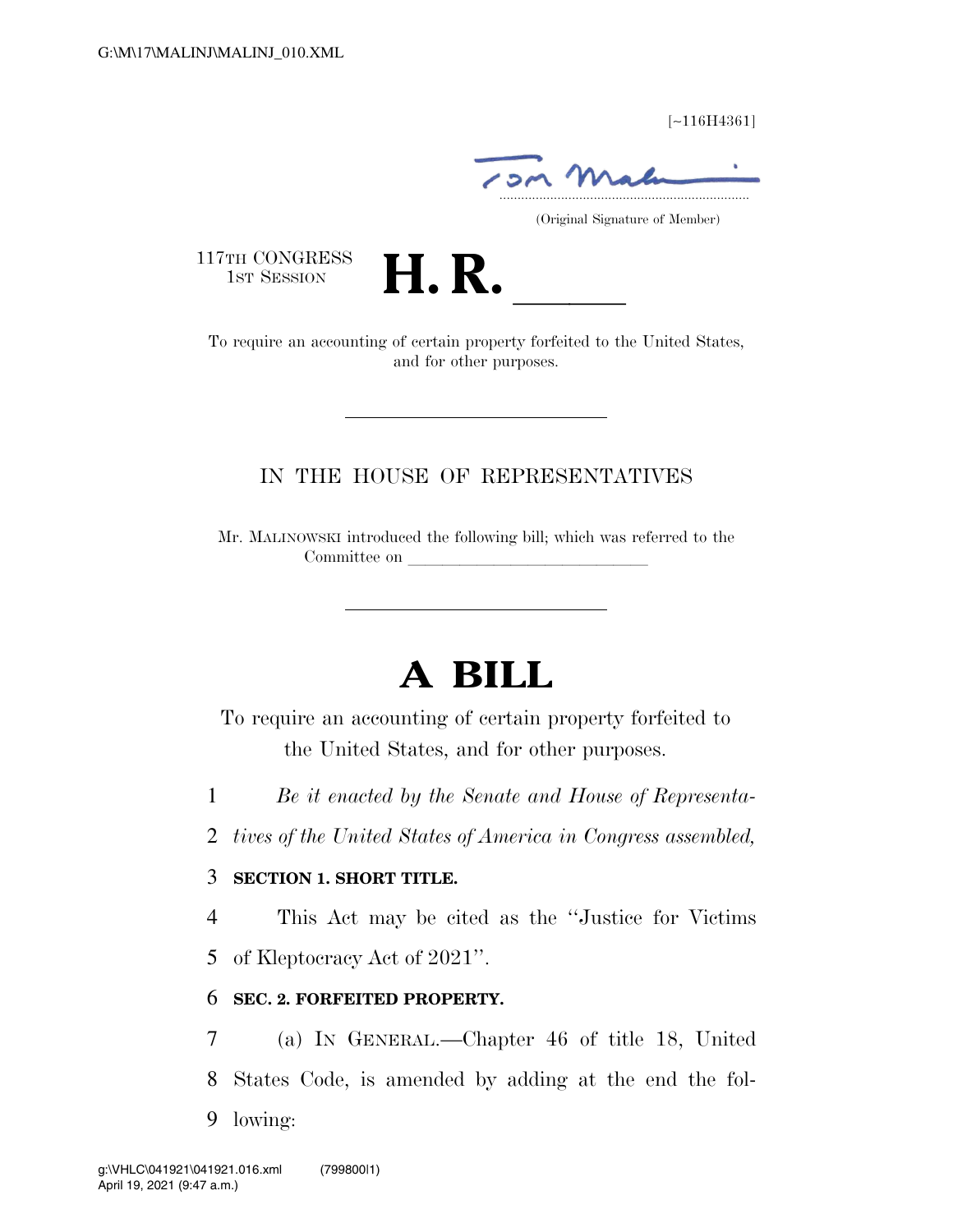## **''§ 988. Accounting of certain forfeited property**

2 "(a) ACCOUNTING.—The Attorney General shall make available to the public an accounting of any property relating to foreign government corruption that is forfeited to the United States under section 981 or 982.

 ''(b) FORMAT.—The accounting described under sub- section (a) shall be published on the website of the Depart- ment of Justice in a format that includes the following: 9 "(1) A heading as follows: 'Assets stolen from 10 the people of and recovered by the United States', the blank space being filled with the name of the foreign government that is the target of corruption.

14 ''(2) The total amount recovered by the United States on behalf of the foreign people that is the tar- get of corruption at the time when such recovered funds are deposited into the Department of Justice Asset Forfeiture Fund or the Department of the Treasury Forfeiture Fund

 ''(c) UPDATED WEBSITE.—The Attorney General shall update the website of the Department of Justice to include an accounting of any new property relating to for- eign government corruption that has been forfeited to the United States under section 981 or 982 not later than 14 days after such forfeiture, unless such update would compromise an ongoing law enforcement investigation.''.